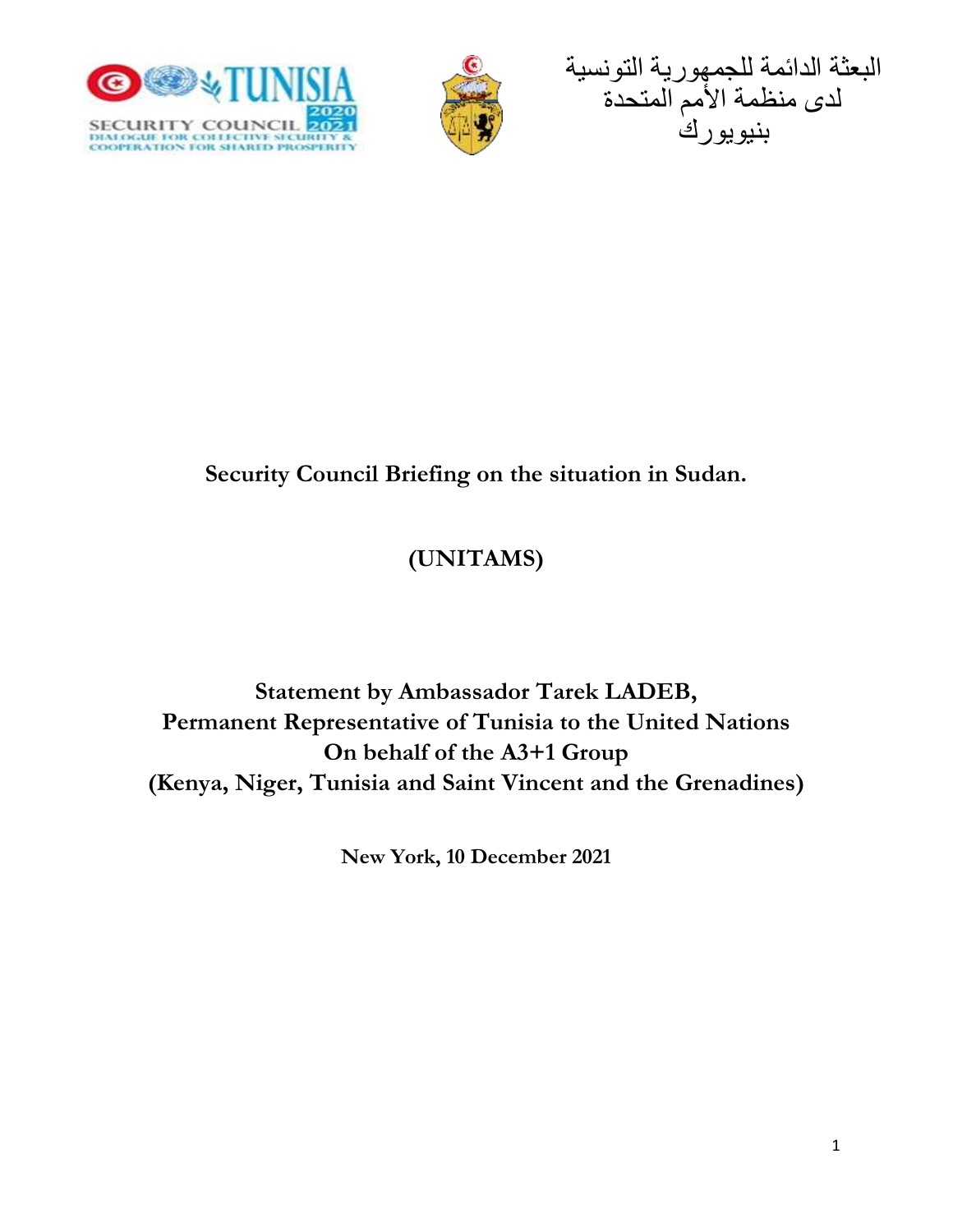## **Mr. President,**

I have the honor to deliver this statement on behalf of the A3+1, namely, Kenya, Niger, Tunisia and Saint Vincent and the Grenadines.

We are grateful to the Secretary-General for his report highlighting the activities of the United Nations Integrated Transition Assistance Mission in the Sudan (UNITAMS) (S/2021/1008) and the recent developments in the country.

We also thank Special Representative and head of UNITAMS, Mr. Volker Perthes, for his comprehensive briefing and welcome the participation of the representative of Sudan in today's meeting.

#### **Mr. President,**

Our briefing today takes place a few days before the third anniversary of the December 2019 revolution in Sudan which put an end to decades of dictatorship and initiated a democratic transition to lead to the holding of free elections in 2023. It takes place against the backdrop of the recent developments which saw the transition interrupted on  $25^{th}$  October 2021 but resumed on the  $21^{th}$ November 2021, following a political agreement between General Abdelfattah al Burhan and the Prime Minister Abdallah Hamdok.

The A3+1 welcome this political agreement and the commitments therein which represent an important step towards resolving the constitutional and political crisis in Sudan, and returning to constitutional order as set out in the Constitutional Document and the Juba Peace Agreement.

We remain convinced that succeeding the political transition and responding to the Sudanese aspiration to democracy, freedom and justice remain the only viable way to preserve and consolidate the unity of Sudan and to ensure a peaceful and prosperous future for its population.

In this regard, we encourage all the transition partners to continue engaging in dialogue and making timely efforts to effectively addressing unresolved issues and to implement fully and swiftly the political agreement in a climate of peace and national reconciliation.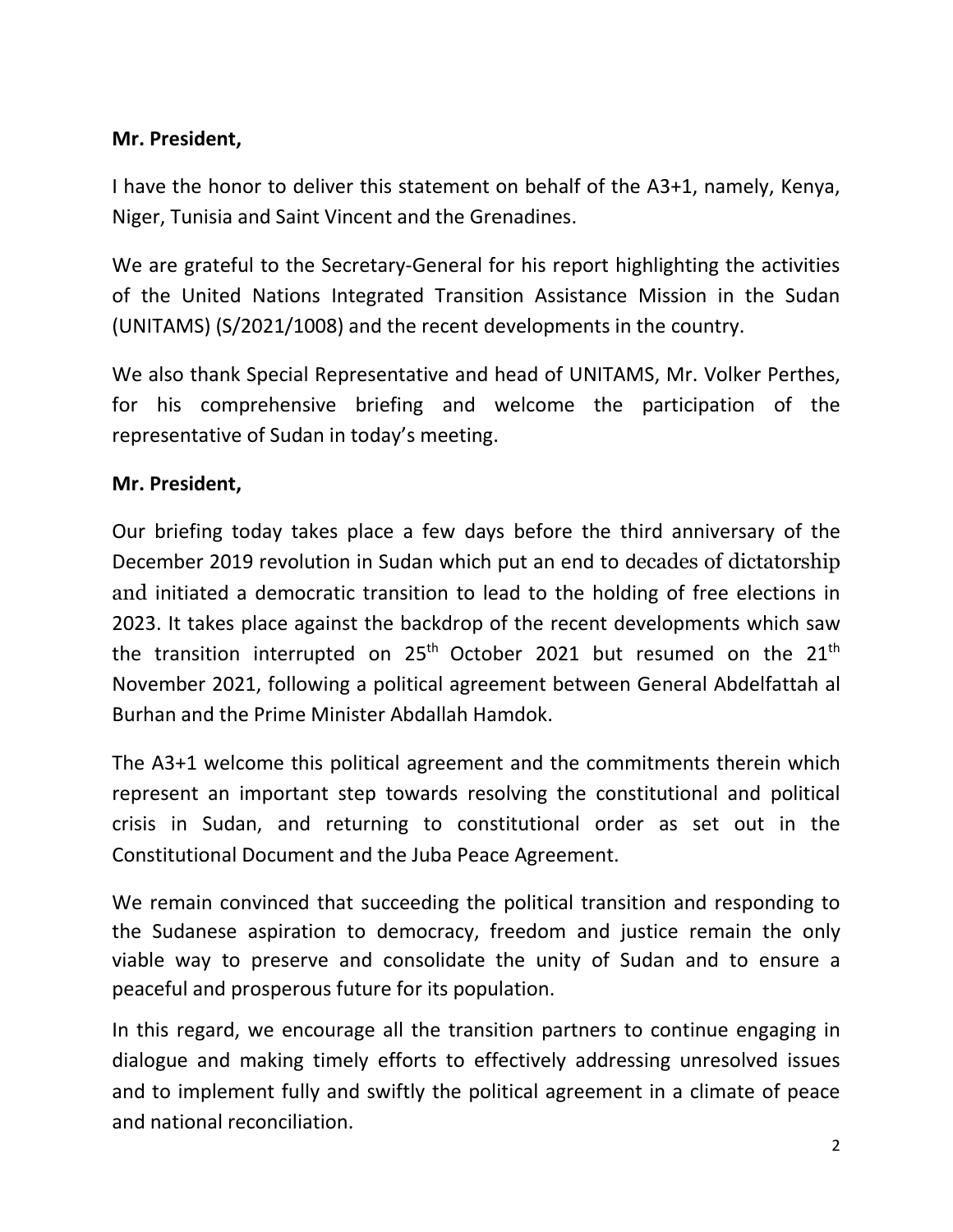The A3+1 reiterate their full support to the United Nations (UNITAMS), the African Union, the League of Arab States, IGAD for their good offices and mediation efforts to facilitate dialogue and support the democratic transition in Sudan.

### **M. President,**

We welcome the release of political detainees and the commitment to investigate deaths and injuries among protestors during the incidents since 25<sup>th</sup> October. We emphasize the importance of ensuring transparency, accountability and justice and call to the full respect of human rights including rights to life, freedom of expression and peaceful assembly. We also express our deep condolences to the families of the victims and wish full recovery to those who were injured.

While welcoming these steps, we recognize that many challenges lie ahead. We strongly believe that these political, security, economic and humanitarian challenges highlight the need to see all Sudanese stakeholders show wisdom and prioritize national interest in order to consolidate the gains made since 2018 and avoid the derailing of the peace process.

The A3+1 encourage all parties to accelerate the implementation of the Juba Peace Agreement to consolidate the trust and the confidence among the nonsignatory armed groups and to avoid the risk setting the country back to a path of violence.

We encourage, in this regard, the resumption of talks with the SPLM-North Abdelaziz al-Hilu faction and urge both parties to build on initial progress and advance a constructive framework for addressing their remaining differences. We commend UNITAMS for its contribution to facilitate these talks as part of its efforts to support the peace process and implementation of the JPA. We also urge those who have not yet joined the peace process to do so to give a chance to a sustainable and inclusive peace in Sudan.

The A3+1 remain concerned by the sporadic inter-communal violence. These incidents attest to the need for continued efforts to address the root causes of the conflicts.

The establishment of the Joint High Military Committee for Security Arrangements and the Permanent Ceasefire Committee in Darfur constitute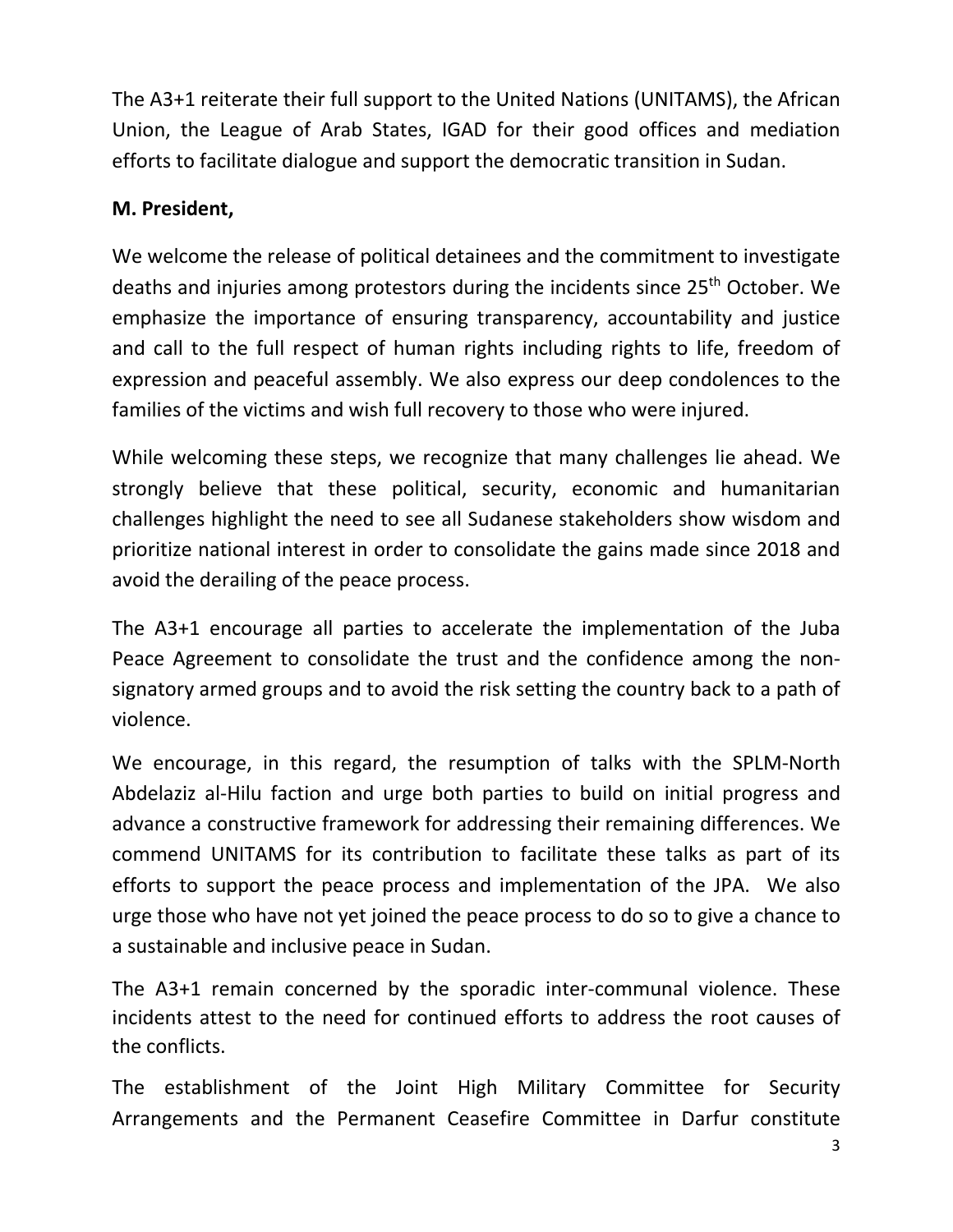significant steps towards the implementation of security arrangements stipulated in the Juba Peace Agreement. In this regard, we call on Sudan's partners to provide the Committee with adequate, timely and sustainable logistical and financial support to fulfil its critical task.

The A3+1 welcome the Sudanese Government efforts to provide protection to civilians, through the implementation of the National Plan for the Protection of Civilians as well as the promotion of dialogue and reconciliation among the different ethnic communities. We encourage all parties, as well, to ensure gender equality in decision making structures and the rightful participation of women in mediation efforts to resolve the current political crisis. We commend in this regard the support provided by UNITAMS to the Sudanese authorities to strengthen women's participation and inclusion in the peace process.

## **M. President,**

On the economic front, Sudan is facing huge challenges to mitigate the impact of economic reforms and the burden of external debt. The A3+1 call on the international community to renew its commitment in solidarity with Sudan and not shy away from the commitments made during the Paris Conference in May this year. Economic recovery remains a key component of the transition process that would propel realization of peace in the country, as it prepares in a democratic consensus, for regular and free elections, which are the only path to put a definitive end to the institutional turmoil in the country and ensure its sustainable development.

The already dire humanitarian situation in Sudan has been further aggravated by the economic crisis, food insecurity, the rise of cases of COVID-19 (only 3% of 47 million are fully vaccinated), the adverse effects of climate change, intercommunal violence, and prolonged displacement of populations, as well as the recent refugee crisis in eastern areas and heavy rains.

Despite the complicated regional context and the latest developments in the country, Sudan continues to host hundreds of thousands of refugees and sharing resources with them. This difficult situation, which affects more than 10 million people, calls on us to show responsibility and solidarity with Sudan, with a view to